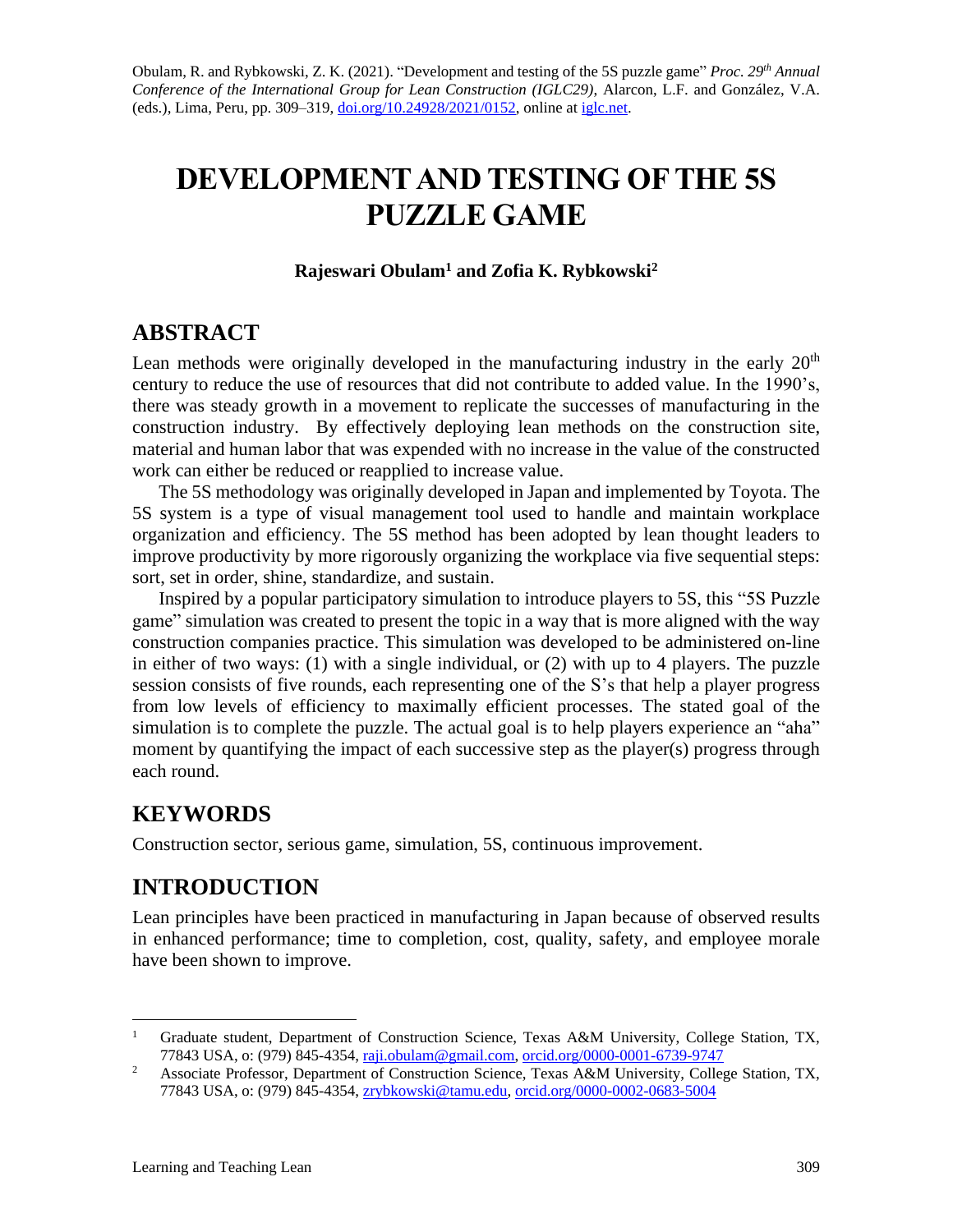According to Womack and Jones (2003), the principles of Lean production can be summarized in the following manner:

- Specify the product's value;
- Identify the value stream;
- Create uninterrupted flow in the value stream;
- Pull to consumer demand: and
- Target perfection.

Lean thought has seeded the development of successful tools for organizations to overcome unpredictability which is present in various stages of projects in the industrial sector, especially when resources are restricted (Shah and Ward 2007). This has motivated other sectors to implement lean practices (Ohno, 1988).

Lean philosophy embraces continuous improvement. 5S methods are considered to be one of the essential pre-requisites for implementing lean and can act as an important tool to improve an organization by reducing waste and optimizing costs (Lake 2008). Rich et al. (2006) describe 5S as a visual management tool of lean implementation.

5S represents five main principles which phonetically begin with "S." The first "S" stands for *Seiri,* which means to *sort* by removing unnecessary elements; the second represents *Seito*, or to *set in order* by organizing all the elements based on their function; the third represents *Seiso*, shine or clean by removing sources of dirt; the fourth represents *Seiketsu*, or *standardize* by "freezing" a system; and finally the fifth "S" *Shitsuke*, refers to *sustain* to ensure the system is maintained (Osada 1991; Table 1).

| Japanese<br>words | <b>English translation</b> | <b>Meaning</b>                                                        |
|-------------------|----------------------------|-----------------------------------------------------------------------|
| Seiri             | Sort                       | Sort through all items and remove unnecessary items.                  |
| Seiton            | Set in order               | Place all items in an optimal position.                               |
| Seisō             | Shine                      | Clean the workplace and all relevant materials on a regular<br>basis. |
| Seiketsu          | Standardize                | Standardize the processes used to sort, order and shine.              |
| Shitsuke          | Sustain                    | Ensure that the progress is maintained.                               |

|  |  | Table 1: Explanation of 5S |  |  |
|--|--|----------------------------|--|--|
|--|--|----------------------------|--|--|

It has been observed that number of companies prefer to start with 5S as an entry point to lean to offer an "easy win" (Anderson and Mitchell, 2005). A case study where the 5S method was implemented led to impressive improvements in a pharmaceutical plant. For example, mistakes made when picking up items for reuse were significantly reduced when dedicated transport carts were used. A template was created to indicate where specific parts should be stored (Bevilacqua et al. 2015).

Other case studies concluded that 5S, when applied to healthcare services and small-scale industries resulted in cleaner, more organized workplaces with increased safety and productivity, decreased inventory, supply costs and overhead costs (Young 2014; Khedkar et al. 2012).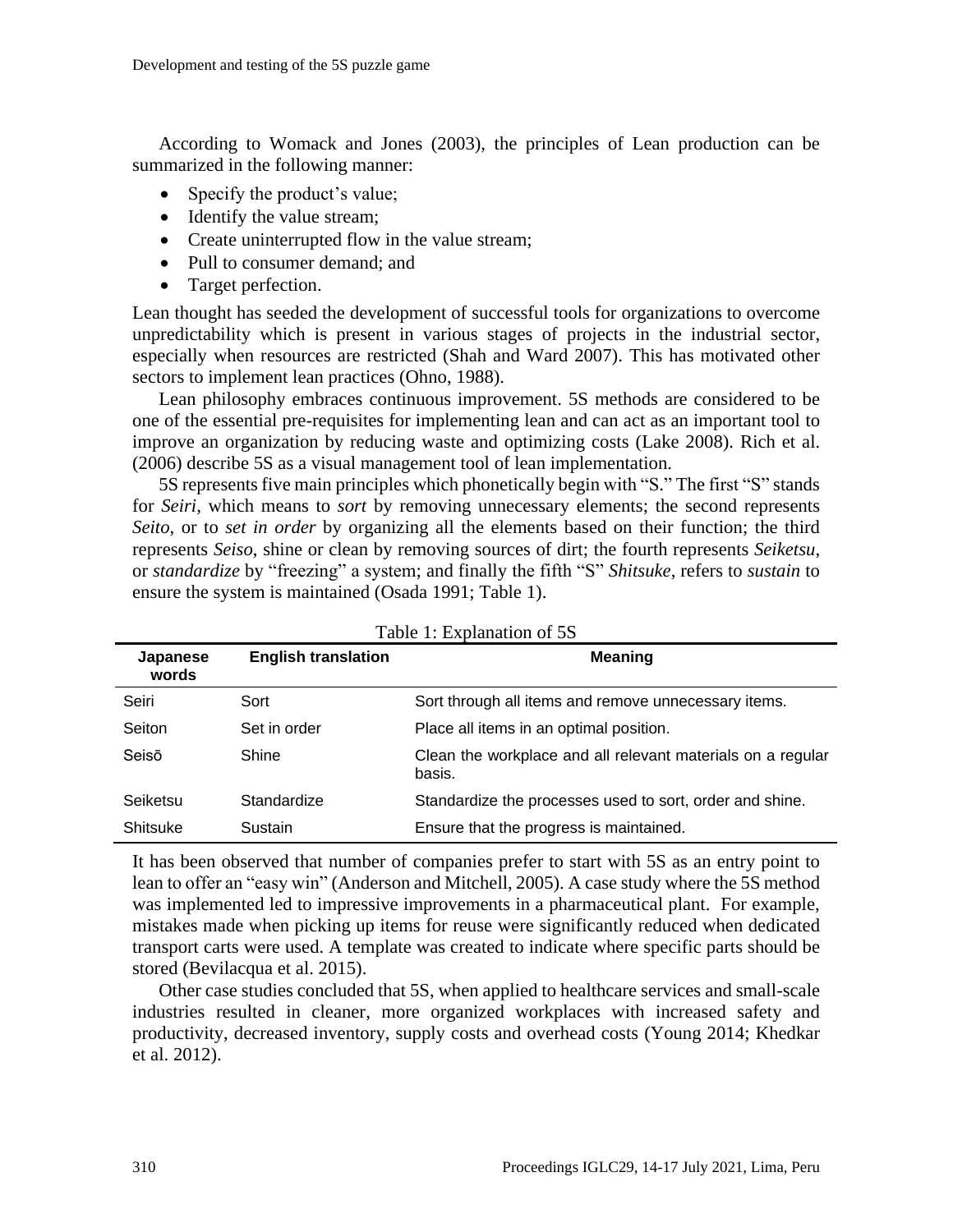This paper documents the development and testing of a new simulation to familiarize employees with the 5S method. The objective behind developing this simulation was to build up a simple yet scalable game that would empower a facilitator to lead a group of participants to instinctively understand the advantages of lean because of the progress achieved during the simulation. In this simulation, principles of 5S are used to achieve the target condition by slowly reducing waste and creating an sample template that helps maximize efficiency and productivity.

Although simulations have existed for some time, their application as a mode for training has not been fully explored. Simulations act as a visual tool to assist in decision-making and to help participants understand learning outcomes. In a typical lean simulation, participants are introduced to a challenge and invited to tackle it given a set of specified constraints (Rybkowski et al. 2020). Multi-player simulations also allow teammates to collaborate and communicate with other players.

The development of interactive, visual, computerized technology has contributed to the popularity of simulations by rendering them more realistic, relatable and interactive (Gouveia 2011). Arguably, the most effective teaching methods are those that encourage learners to objectively practice and to reflect (Bransford et al. 2003). Outcomes from some research suggest that using computer simulations may be a more effective way to teach than traditional forms (Cassidy 2003, Sacks et el 2007, Tommelein et el 1999 and Visionary Products Inc. 2008).

A 5S instructional simulation already exists and is widely played by lean educators (Figure 1) sequentially demonstrating the principles of continuous improvement through 5S (Super teams n.d.). It has since been adopted by those who teach lean construction as well. Despite the game's increasing popularity, a few gaps were found in the simulation and its design if transitioned to an on-line format—e.g. inability of players to visualize progress if played online/virtually, frustration in locating numbers of smaller font, and perhaps most importantly, difficulty in relating 5S to applications for those working in the construction sector. The purpose of developing and testing a new "puzzle" format of this simulation was to fill these gaps.



### **METHODOLOGY**

The 5S puzzle simulation presents five sequential steps of continuous improvement from a current state (worst-case scenario) to a target (ideal) state. The puzzle pieces were created using the website (TheJigsawPuzzles.com n.d.) where the depicted scene on the puzzle was purposely selected, under a creative commons license, to represent a scene from the built environment (Ratcliff). Reported results are from a first-run study with graduate students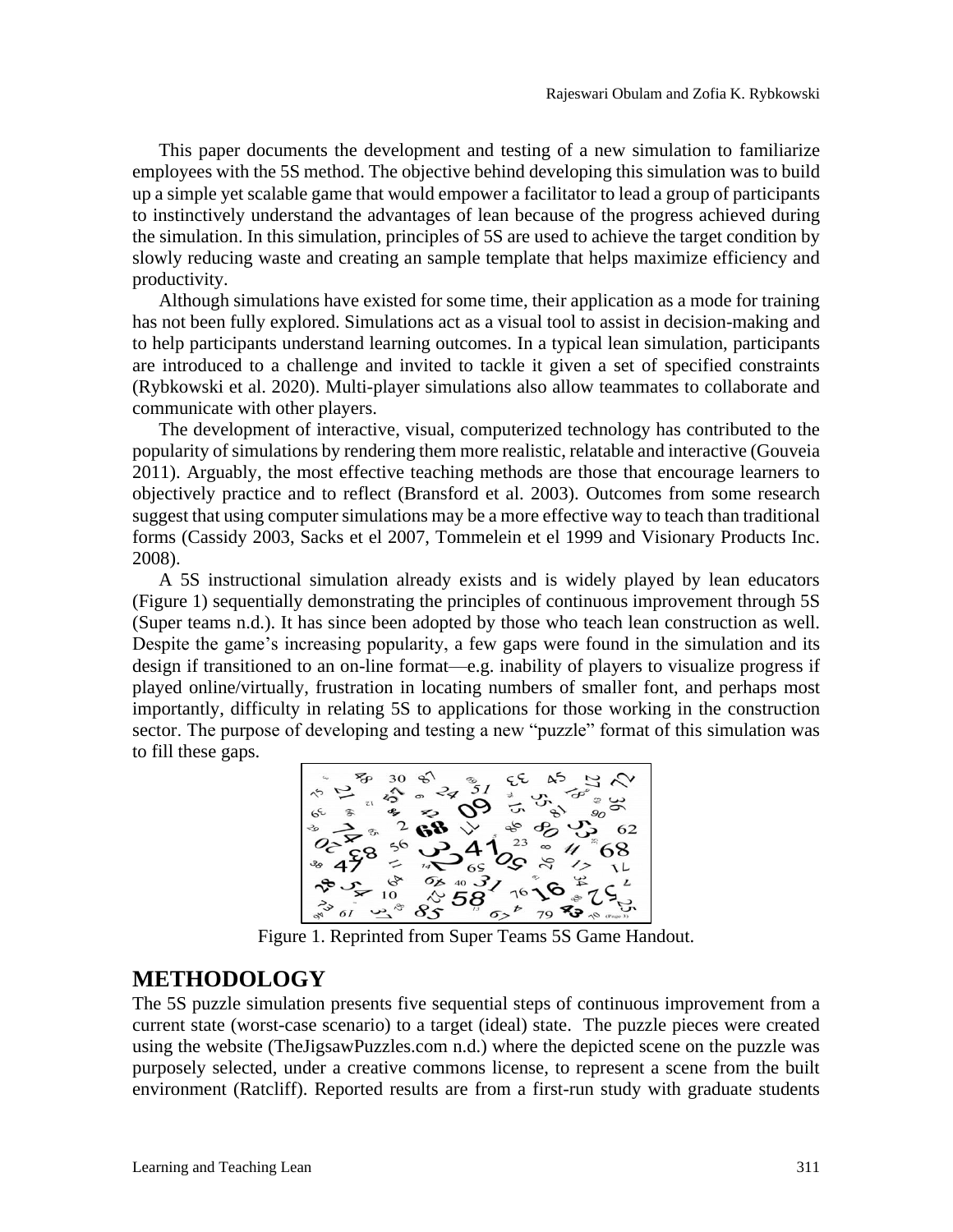from an introductory on-line lean construction course in the Spring of 2021 of 40 students where 3 individuals volunteered to play and 37 to observe and complete feedback forms. The semester-long course was administered on-line via Zoom™ due to COVID-19 and the simulation was facilitated using editable Google Slides<sup>™</sup>, while observers gave feedback via a link to a Google Form™ provided in the Zoom chat. Observers watched player performance using the "share screen" function of Zoom. Participants were informed at the start of play that the objective was to complete the puzzle as quickly as possible. The facilitation process is described in the following sections.

#### **DESCRIPTION OF THE SIMULATION**

A brief slideshow was presented comprising the rules before the simulation begins and questions from participants were clarified. Guidelines for the game were as follows:

- Each team has four players: three will assemble the puzzle and one will keep time;
- During a single round, each player is given 30 seconds to complete the puzzle as much as s/he can before passing on to the next player to take over, for a total of 1 minute 30 seconds;
- Players are instructed to not resize, rotate, or delete the pieces;
- There is to be no verbal communication between team members;
- There will be a brief discussion after each round.

#### **FLOW OF THE SIMULATION**

The simulation was facilitated using the following schedule and the sequence is as mentioned in Table 2:

| Table 2: Flow of simulation and time taken. |                   |                                                                             |  |
|---------------------------------------------|-------------------|-----------------------------------------------------------------------------|--|
| <b>Interval</b>                             | Time<br>(Minutes) | <b>Description</b>                                                          |  |
| 1                                           | 10                | <b>Briefing</b>                                                             |  |
| $\overline{2}$                              | 3                 | Game demonstration                                                          |  |
| 3                                           | 1.5               | <i>Round 1:</i> Simulation about the current condition.                     |  |
| 4                                           | 1                 | Evaluation form for round 1                                                 |  |
| 5                                           | 1.5               | <i>Round 2:</i> Simulation with waste/unwanted materials removed from site. |  |
| 6                                           | 1                 | Evaluation form for round 2                                                 |  |
| 7                                           | 1.5               | Round 3: Simulation with a template.                                        |  |
| 8                                           | 1                 | Evaluation form for round 3                                                 |  |
| 9                                           | 1.5               | Round 4: Simulation with a template containing the image and the            |  |
|                                             |                   | materials arranged.                                                         |  |
| 10                                          | 1                 | Evaluation form for round 4                                                 |  |
| 11                                          | 1.5               | Round 5: Simulation at target condition.                                    |  |
| 12                                          | 1                 | Final Evaluation form                                                       |  |
| 13                                          | 10                | Final explanation and Q&A                                                   |  |
|                                             | 35.5              | Total time required (minimum)                                               |  |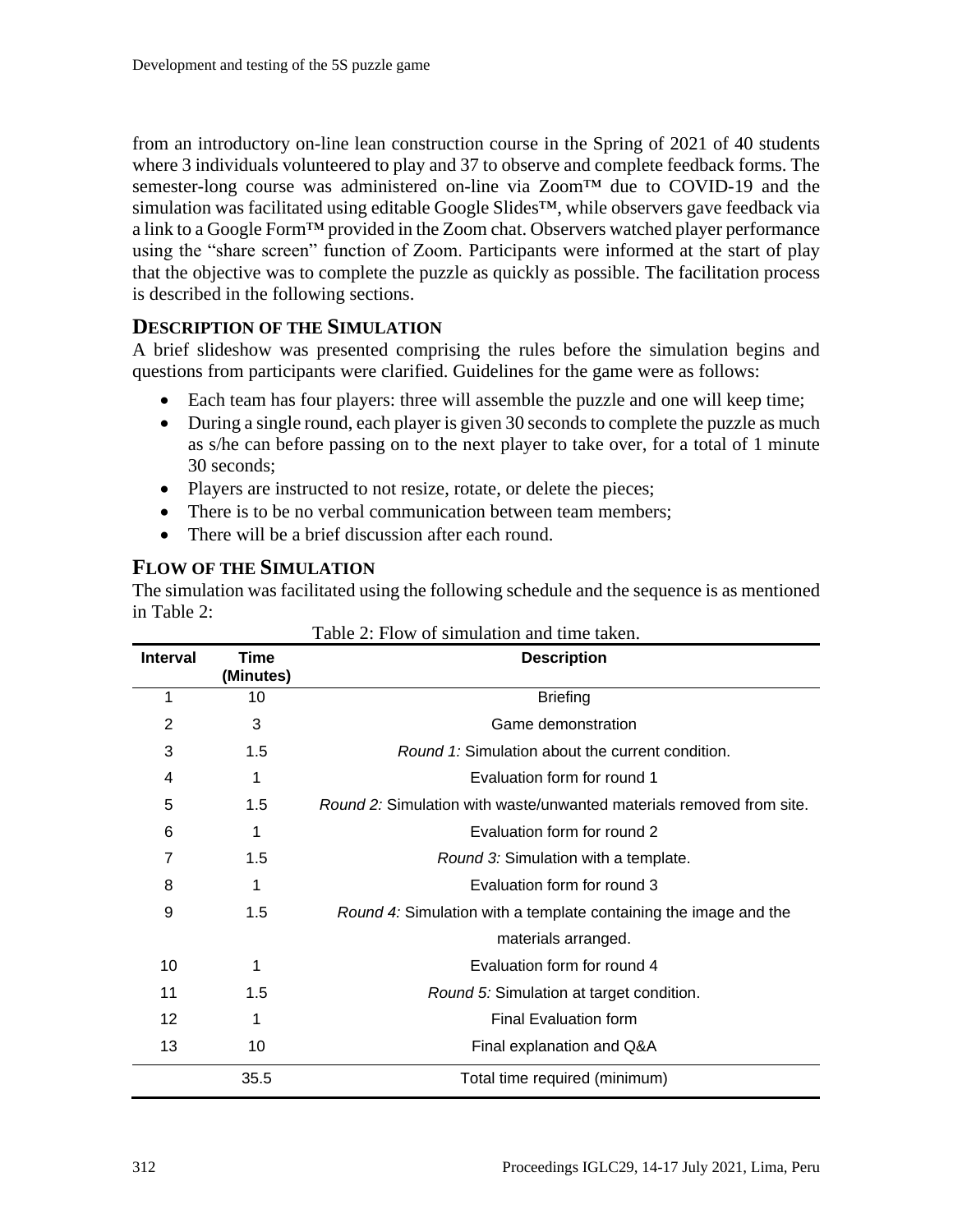#### **SIMULATION SEQUENCE**

Round 1 exemplified a worst-case scenario with the presence of unwanted materials on a construction site, as well as a complete lack of organization. It was observed that players tended to try to complete the puzzle by searching for relevant puzzle pieces scattered among unwanted pieces; they typically separated them, and then placed them in what they perceived to be their correct positions within their given 30 seconds. The game was completed when each of the three players sequentially had a chance to play and a total time of one minute thirty seconds was reached. A screenshot of the 5S Puzzle simulation during Round 1 is shown in Figure 2. The number of correctly joined puzzle pieces was recorded at the end of each round after time is up.

The players were not permitted to verbally communicate or help one other in any way. This round has typically been shown to be the least efficient in terms of performance and was purposely designed to frustrate players by the inclusion of unwanted pieces in disarray. These conditions resulted in players considering ways to improve efficiency and productivity in the limited time. In this trial first-run-study, players were on average able to fit 7 pieces out of 20 correctly.



Figure 2: Round 1 of the 5S puzzle game. Figure 3: Round 2 of the 5S puzzle game.

During round 2 (Figure 3), players proceeded to a modified slide where *sorting* had already been completed, and waste/unwanted (black pieces) materials had been removed (improved site conditions). This revised gameboard represented a more orderly workspace where only relevant materials were included. In the experimental trial, players improved their performance by fitting on average 12 pieces out of 20 correctly. This is 5 more correct placements than during Round 1.

Round 3 (Figure 4) built upon improvements previously made; however, a template was also introduced. The template gave players an idea of the size of the puzzle and acted as a guide for the precise positioning of each piece. During Round 3 of the experimental trial, players were able to improve upon their performance of previous rounds, fitting 16 pieces out of 20 correctly—4 more than during Round 2. This round represents the second "S"—*set in order*.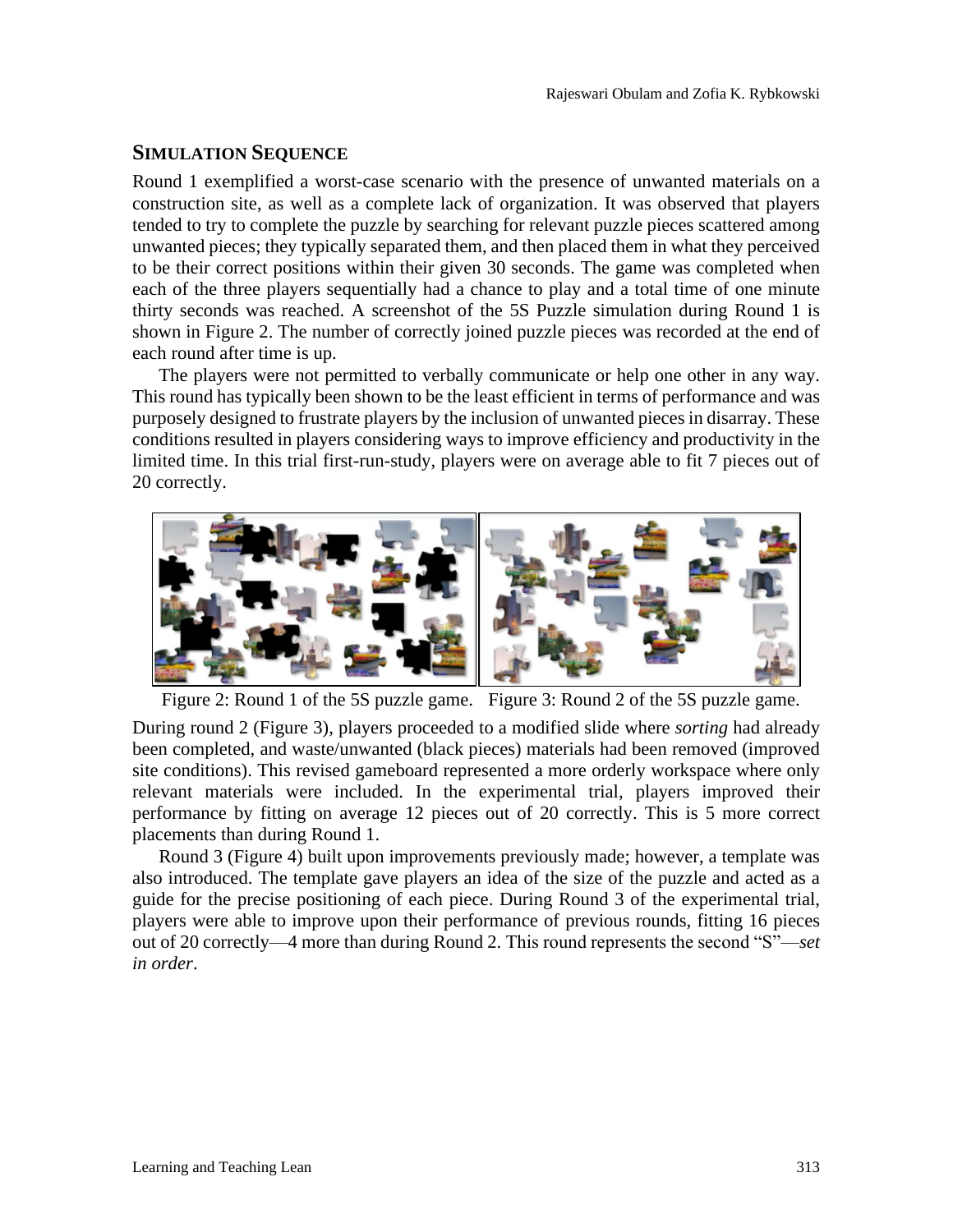

Figure 4: Round 3 of the 5S puzzle game. Figure 5: Round 4 of the 5S puzzle game.

During Round 4, to improve upon the immediately previous performance, the same template now included a superimposed watermark of the puzzle image (Figure 5). A table was created on either side of the template and all the pieces were displayed in the table—although out of order. In this round the players were able to fit 17 pieces out of 20 correctly. The intent of this round was to help quantify impacts of the third "S"— *shine*.

In the final round, the side tables had been additionally numbered, as was the template, and all the pieces were arranged and placed methodologically and in order within the side tables (Figure 6). This appeared to significantly increase the players' ease in finding pieces and completing the puzzle. This was the most efficient round, as the players were able to fit all the pieces of the puzzle correctly within the first 30-seconds of the game.



Figure 6: Round 5 of the 5S puzzle game.

# **EVALUATION AND RESULTS**

Participants of this primary first run study included a group of 40 graduate students taking an on-line Lean Construction course using Zoom. The simulation was played using editable Google Slides. Before the simulation began the students were shown a brief presentation explaining the rules of the game. The facilitator enlisted the help of three volunteers who moved the puzzle pieces during each timed round, while the rest of the class observed using the "screen share" function of Zoom. Observers were sent a link in the Zoom chat box to an on-line random number generator so researchers could link participant comments between rounds while maintaining participant anonymity. At the end of each round observers were sent links to an evaluation form using Google Forms and asked to complete the forms anonymously by consistently inputting the same random number that was personally generated by them at the start of the game.

The full set of questions asked in the evaluation form at end of each round were: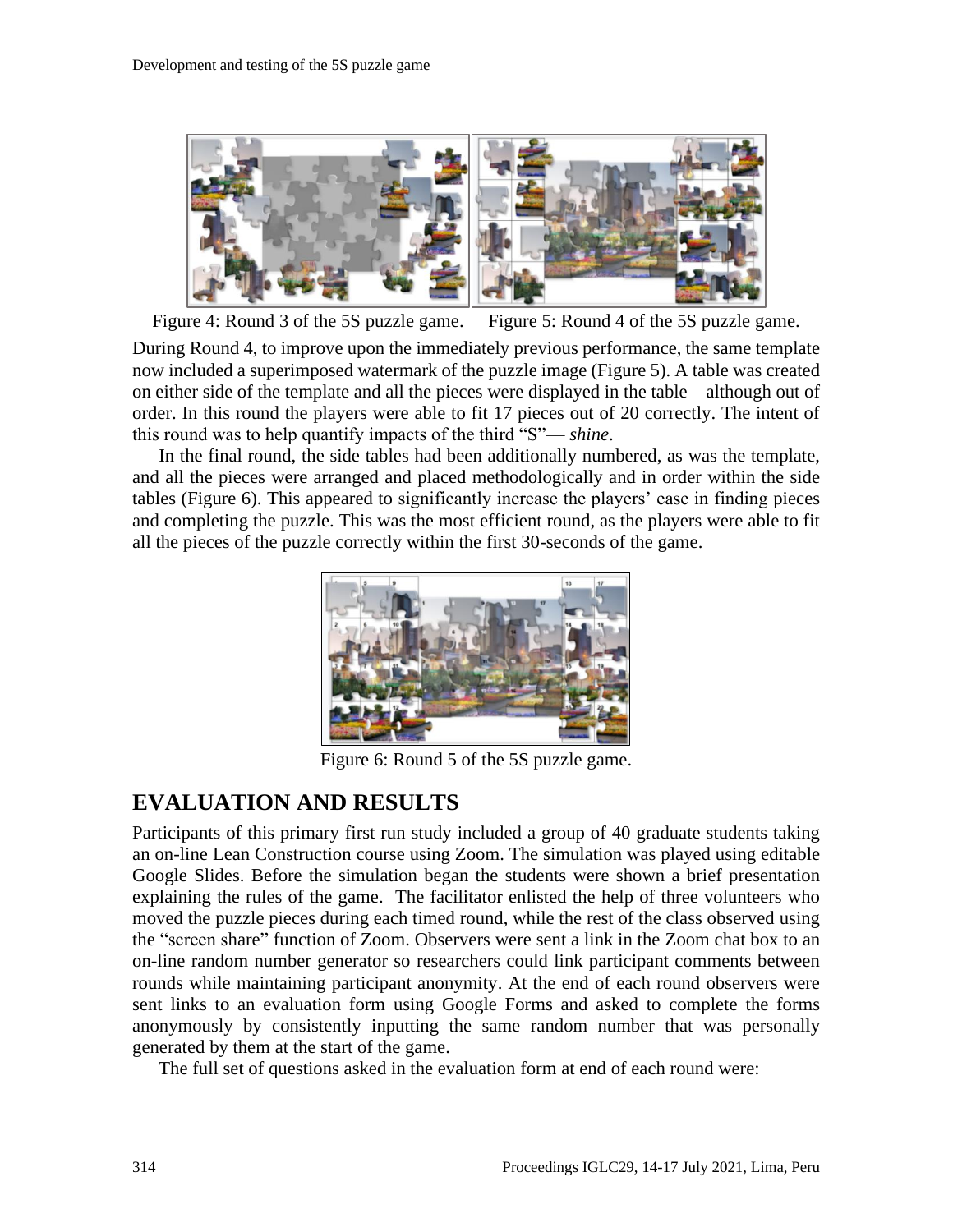- Please enter the three-digit number you got at the random number generator.
- What appeared to get in the way of achieving a higher score?
- How do you feel about the score?

Participants were asked to input the same random number in each successive evaluation form and the number was only known to the participant. All responses were collected and tabulated in a spreadsheet. The questions in the evaluation form were chosen to assess whether the game was intuitive and helped participants understand the 5S method. At the end of play, observers were then introduced to the 5S numbers game by Superteams (n.d.). Since the 5S Numbers game already existed and was being widely played by educators and consultants in the lean construction community, the purpose of facilitating the 5S Numbers Games as well with the same participants was to determine whether or not it made sense to continue developing and improving the new "puzzle" version of the simulation.

Therefore, in the final evaluation form, participants were asked two additional questions:

- In what ways was the PUZZLE GAME especially helpful in illustrating 5S?
- In what ways was the NUMBERS GAME especially helpful in illustrating 5S?
- If you could recommend only one game for further development, which one would it be? (choose one):  $\rightarrow$  5S Puzzle Game  $\rightarrow$  5S Number Game

All the evaluation forms were collected anonymously, and the data tabulated in a spreadsheet for later analysis (Appendix).

The number of puzzle pieces that were correctly placed at end of each round was recorded to determine the efficiency and productivity rate in each round. The percentage of the puzzle completed was calculated by dividing the number of puzzle pieces placed correctly by the total number of puzzle pieces. This helped quantify the impact of each intervention as the game progressed. The data collected during the trial with the graduate students is shown in Table 2.

Eighty five percent (85%) of observer respondents agreed that the game demonstrated positive learning outcomes (Table 3). This suggests that the simulation creates an environment corresponding to its intended goal. They also agreed that the game allowed them to better understand the 5S method as applied to construction. This may be in part, because the *5S Numbers Game* requires participants to cross out numbers, while the 5S puzzle game more accurately replicates the process of active movement of objects required on an actual construction job site.

After completing the questionnaires, participants also gave verbal feedback. During a debrief, the facilitator engaged players in discussion about the logic of the ordering of the 5S's to minimize wasted labor; for example, the facilitator explained why *sort* should come before *set-in-order*; and *set-in-order* before *shine, etc.* Participants were also shown before and after photographs of 5S as applied to actual construction processes.

At a minimum, the simulation may take between 20 to 35 minutes to play with an additional 10 minutes at the beginning of the game for explanation of rules. Realistically, however, facilitators should allocate at least 90 minutes to include feedback and discussion.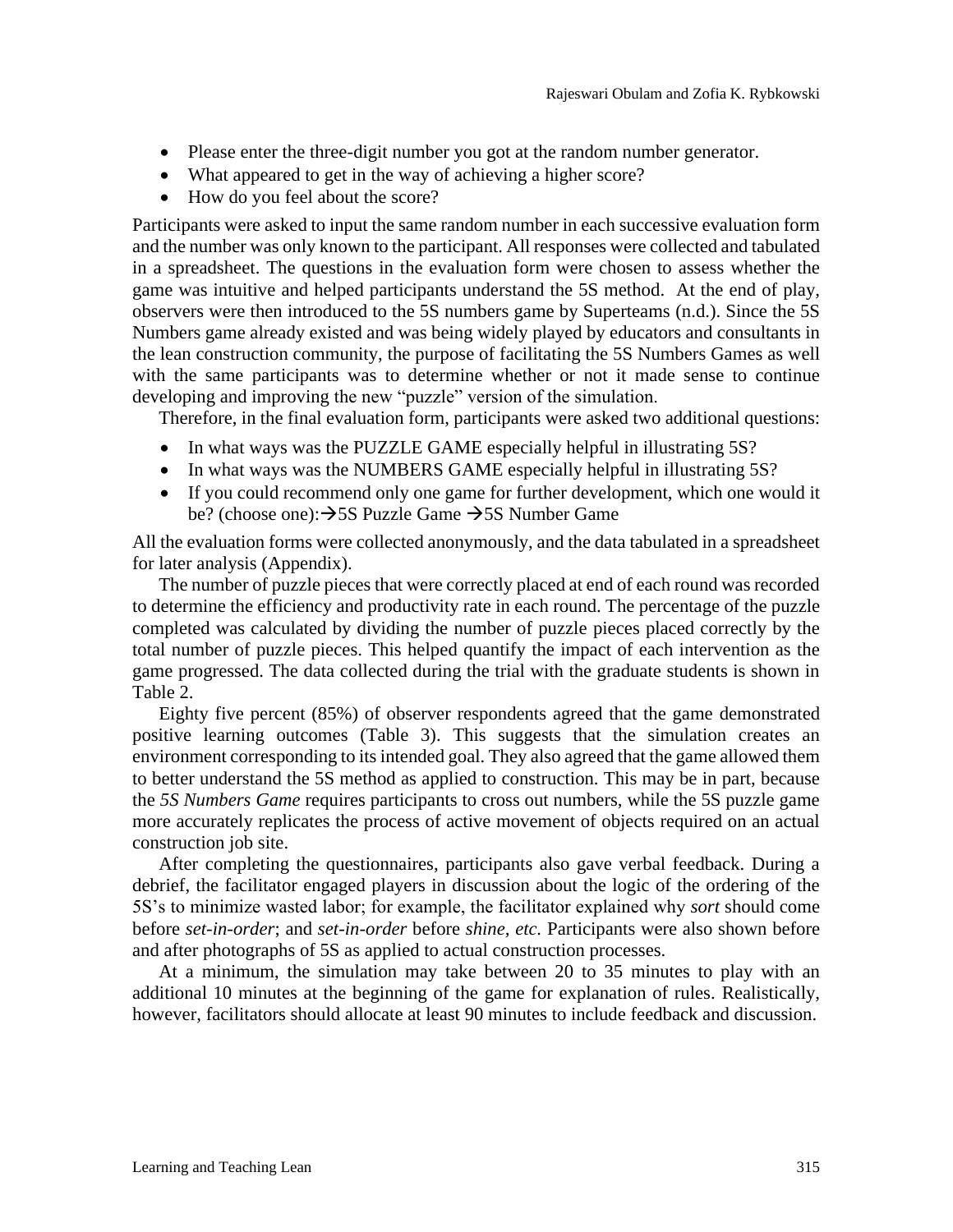| Round<br># | Total number of puzzle pieces<br>placed correctly (out of 20) | Percentage completion/efficiency<br>of the round |
|------------|---------------------------------------------------------------|--------------------------------------------------|
|            |                                                               | 35%                                              |
|            | 12                                                            | 60%                                              |
| 3          | 16                                                            | 80%                                              |
| 4          | 17                                                            | 85%                                              |
| 5          | 20                                                            | 100%                                             |

|  | Table 3: Percentage completion/ efficiency as the rounds progress |  |  |
|--|-------------------------------------------------------------------|--|--|
|  |                                                                   |  |  |

| Table 4: Evaluation of the 5S puzzle game versus the 5S number game |                                                               |                                                      |  |  |
|---------------------------------------------------------------------|---------------------------------------------------------------|------------------------------------------------------|--|--|
| Name of simulation                                                  | <b>Total number of volunteers</b><br>selecting the simulation | Percentage of volunteers selecting<br>the simulation |  |  |
| 5S puzzle game                                                      | 34/40                                                         | 85%                                                  |  |  |
| 5S number game                                                      | 6/40                                                          | 15%                                                  |  |  |

# **LIMITATIONS**

One limitation of this simulation as played was that the sequential process meant participants also learned the intended location of various puzzle pieces, meaning a learning curve was likely also responsible for the improved performance. It is recommended that future experiments be conducted where different teams play only one step and results are aggregated. Also, this was a first run-study; more definitive tests need to be conducted on a statistically significant sample size.

# **CONCLUSION**

This paper reports on the development and testing of a new on-line simulation with the primary goal of developing an understanding by participants of the principles of 5S. It represents a perceived improvement, based on preliminary data, on the 5S Numbers game, which is becoming increasingly popular with lean construction educators.

According to our first-run study, this simulation (the 5S Puzzle game) appears to overcome the limitations sometimes observed in the 5S Numbers game by providing a board on which pieces are actively moved. The original contribution of this research is that it demonstrates that creating pieces that move make it easier for those learning 5S to make the mental link between 5S principles and their manifestation on an actual job site. Additional experimentation is necessary to eliminate improvements likely caused by learning curve in addition to the 5S interventions.

# **REFERENCES**

- Anderson, S. and Mitchell, P. (2005), "What is 5S really all about?", a white paper, Kaizen Solutions Inc. Accessed February 25, 2020. [www.kaizenimprovement.ca.](http://www.kaizenimprovement.ca/)
- Bevilacqua, M., Ciarapica, F. E., De Sanctis, I., Mazzuto, G., and Paciarotti, C. (2015). "A changeover time reduction through an integration of lean practices: a case study from pharmaceutical sector". Auto; 35:22-34.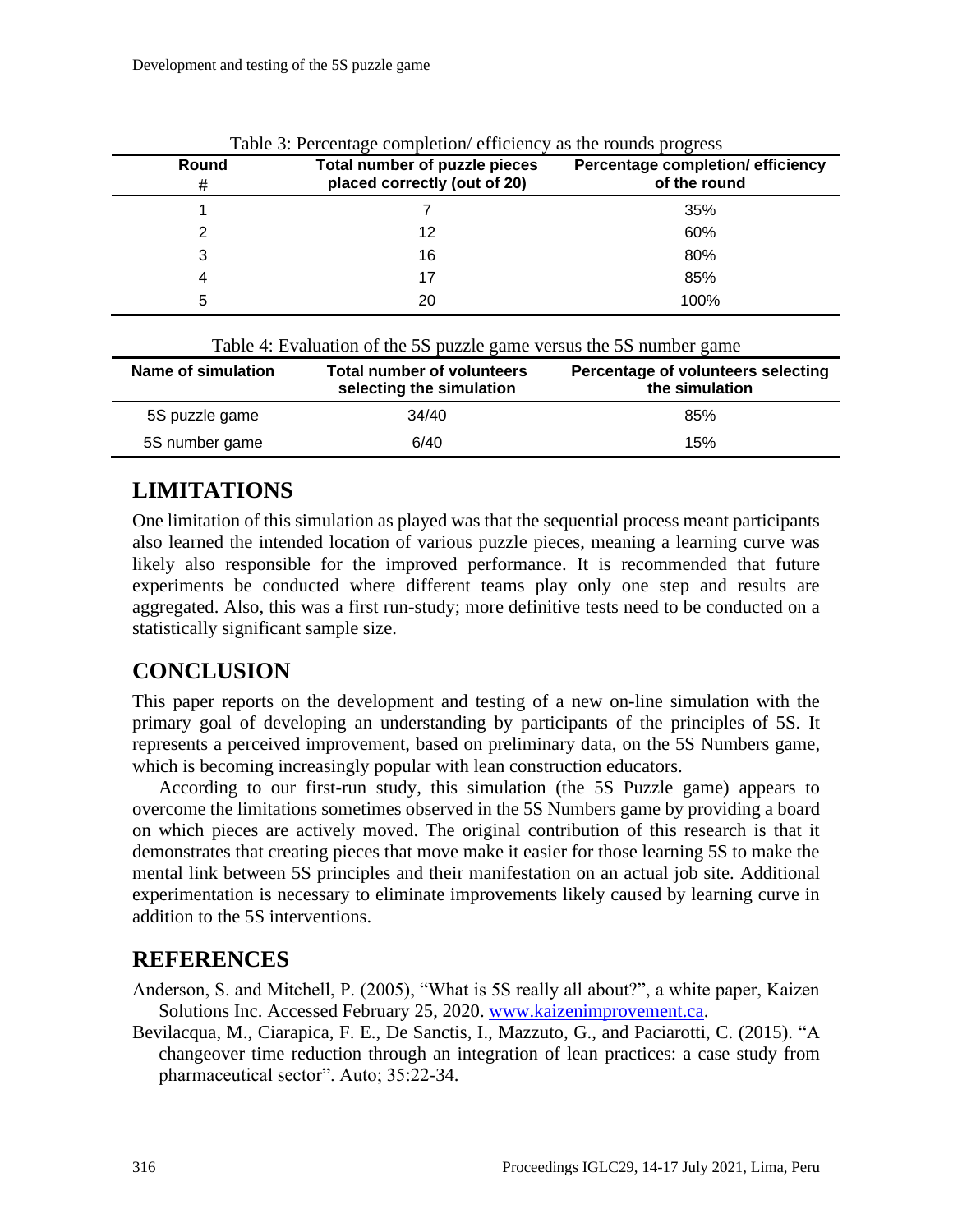- Bransford, J. D. (2004). *How people learn: brain, mind, experience, and school*. National Acad. Press, Washington DC, WA.
- Cassidy, O. (2003). "I try it—Utilizing multimedia simulation as a vehicle to aid experiential learning". Accessed February 25, 2021. [http://www.cs.tcd.ie/Oliver.Cassidy/Meta/meta.pdf.](http://www.cs.tcd.ie/Oliver.Cassidy/Meta/meta.pdf)
- Gouveia, D., Lopes, D., and Vaz de Carvalho, C. (2011). "Serious gaming for experiential learning". *Frontiers in Education Conference*.
- TheJigsawPuzzles.com. (n.d.). Accessed March 14, 2021. [https://thejigsawpuzzles.com/&gt.](https://thejigsawpuzzles.com/>)
- Khedkar, S. B., Thakre, R. D., Mahantare, Y. V., and Gondne, R. (2012) "Study of implementing 5S techniques in Plastic Molding" *International Journal of modern engineering research*. vol. 2, no 5, pp. 3653-3656, 2012.
- Lake, H. (2008), "Analysis of human resource management practices: Indonesia's laborintensive light manufacturing industries", *SENADA Indonesia Competitiveness Program, The United States Agency for International Development*, Patiala, pp. 1-44.
- Ohno, T. (2019). *Toyota production system: beyond large-scale production*. Productivity Press, New York.
- Osada, T. (1991), *The 5-S: Five Keys to a Total Quality Environment*, Asian Prod. Org., Tokyo.
- Ratcliff, T. (n.d.). "Downtown Dallas from the Flower Market," Creative commons license under CC Search. Accessed February 15, 2021. [https://search.creativecommons.org/photos/040afe23-4f5b-499d-a5a4-9858865c60a9&gt.](https://search.creativecommons.org/photos/040afe23-4f5b-499d-a5a4-9858865c60a9>)
- Rich, N., Bateman, N., Esain, A., Massey, L. and Samuel, D. (2006), "Lean Evolution: Lessons from the Workplace", ISBN 1139457993, 9781139457996, *Cambridge Univ. Press*, New York.
- Rybkowski, Z. K., Forbes, L. H., and Tsao, C. C. Y. (2020). "The Evolution of Lean Construction education at US-based universities." In Lean Construction: Core Concepts and New Frontiers. Tzortzopulos, P. Kaglioglou, M., and Koskela, L. Eds. Routledge, London and New York. 387-407.
- Sacks, R., Esquenazi, A. and Goldin, M. (2007) "LEAPCON: Simulation of Lean Construction of High-Rise Apartment Buildings", *JCEM, ASCE*, 133(7), pp. 529–539.
- Visionary Products Inc. (2008). "Lean zone production methodologies: A cellular manufacturing simulation for 6 to 8 participants." Accessed February 28, 2021. [www.visionaryproducts.biz/index.cfm?action=view&pdfid=232.](http://www.visionaryproducts.biz/index.cfm?action=view&pdfid=232)
- Shah, R. and Ward, P.T. (2007), "Defining and developing measures of lean production", *Journal of Operations Management*, Vol. 25 No. 4, pp. 785-805.
- Siemer, J., & Angelides, M. C. (1995). *Evaluating intelligent tutoring with gaming simulations.* Proceedings of the 1995 Winter Simulation Conference, 1376-1382.
- SuperTeams. (n.d.). "The 5S Numbers game." Accessed February 28, 2021. [http://www.superteams.com/new-site/wp-content/uploads/2016/04/SuperTeams5SGameHandout.pdf&gt.](http://www.superteams.com/new-site/wp-content/uploads/2016/04/SuperTeams5SGameHandout.pdf>)

Tommelein, I.D. and Riley, D.R. (1999) "Parade Game: Impact of workflow variability on trade

performance," *Journal of Construction Engineering & Management*, 125 (5), pp. 304–310.

- Womack, J., Jones, D. and Roos, D. (1990), *The Machine that Changed the World*, Rawson Associates, New York, NY.
- Womack, J. P., and Jones, D. T. (2003). *Lean thinking banish waste and create wealth in your corporation*. Simon & Schuster, New York.
- Young, F. Y. (2014). "The Use of 5S in Healthcare Services: A Literature Review". *International Journal of Business and Social Science*, 5, 240-248.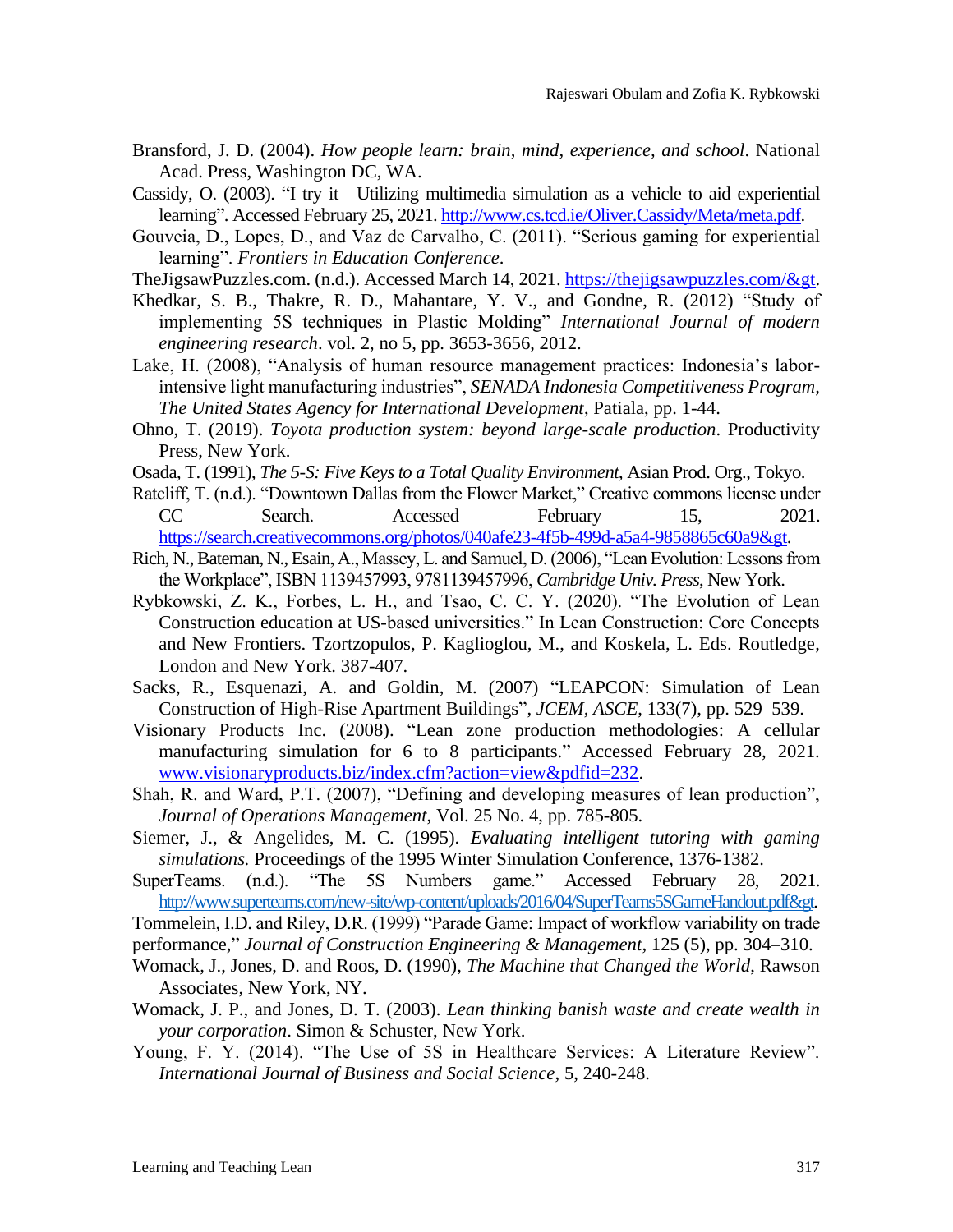# **APPENDIX: TABULATED RESULTS COLLECTED FROM OBSERVERS' GOOGLE FORMS.**

| Three-<br>digit<br>random<br>number | In what ways was the PUZZLE<br>GAME especially helpful in<br>illustrating 5S?                       | In what ways was the NUMBERS GAME<br>especially helpful in illustrating 5S?                    | If you could recommend<br>only one game for further<br>development, which one<br>would it be? |
|-------------------------------------|-----------------------------------------------------------------------------------------------------|------------------------------------------------------------------------------------------------|-----------------------------------------------------------------------------------------------|
| 155                                 | $\star$                                                                                             | $\star$                                                                                        | 5S Puzzle Game                                                                                |
| 158                                 | It helped us understand the<br>importance of organization                                           | $^\star$                                                                                       | 5S Puzzle Game                                                                                |
| 167                                 | To understand and practically<br>explain how 5S can be implemented                                  | To understand how sorting and ordering can<br>help you at its best.                            | 5S Puzzle Game                                                                                |
| 219                                 | gradual application was good                                                                        | easier than the puzzle game                                                                    | 5S Puzzle Game                                                                                |
| 250                                 | It shows that order helps a lot in<br>efficiency                                                    | It shows that organization helps seed up the<br>process with organization                      | 5S Puzzle Game                                                                                |
| 253                                 | It showed us the various steps of the<br>5S we needed to learn                                      | how a random and reversed and different<br>numbers can be confusing                            | 5S Puzzle Game                                                                                |
| 263                                 | Team work, improving productivity,<br>follow the basic system                                       | To standardize the process                                                                     | 5S Puzzle Game, 5S<br><b>Numbers Game</b>                                                     |
| 295                                 | Recognition.                                                                                        | organization                                                                                   | 5S Puzzle Game                                                                                |
| 328                                 | organized                                                                                           | it actually was not helpful.                                                                   | 5S Puzzle Game                                                                                |
| 397                                 | Very helpful                                                                                        | <b>Ok</b>                                                                                      | 5S Puzzle Game                                                                                |
| 453                                 | shine                                                                                               | order                                                                                          | 5S Numbers Game                                                                               |
| 519                                 | The S's were followed by the<br>distinction of colors                                               | The players had to focus on the size and rotation<br>to be able to get them in order.          | 5S Puzzle Game                                                                                |
| 534                                 | Yes                                                                                                 | <b>Practical Experiment</b>                                                                    | 5S Puzzle Game                                                                                |
| 547                                 | yes                                                                                                 |                                                                                                | 5S Numbers Game                                                                               |
| 578                                 | understanding that black pieces<br>were causing distraction.                                        | Knowing that order really matters                                                              | 5S Puzzle Game                                                                                |
| 583                                 | Helped by eliminating the defect in<br>the system represented by the black<br>pieces                |                                                                                                | 5S Numbers Game                                                                               |
| 611                                 | It helped in the way by providing<br>with each S as the game proceeded<br>to the next round         | Similar to the Puzzle game, with the increase in<br>the level the organization also increased. | 5S Puzzle Game                                                                                |
| 624                                 | Puzzle game showed how<br>eliminating waste first is the best<br>way to start                       | Numbers game was helpful in learning how to<br>look ahead and plan what is coming next         | 5S Puzzle Game                                                                                |
| 639                                 | Illustrating the order of the 5S does<br>matter and gives a easy example to<br>follow               | It can illustrate sorting and setting in order is<br>important                                 | 5S Puzzle Game                                                                                |
| 647                                 | We learn how to put things in proper<br>way                                                         | proper functioning                                                                             | 5S Puzzle Game                                                                                |
| 648                                 | Increase in score shows how the<br>performance was improved in the<br>puzzle game following the 5S. | It helped in sorting and, better visualization of<br>the numbers                               | 5S Puzzle Game                                                                                |